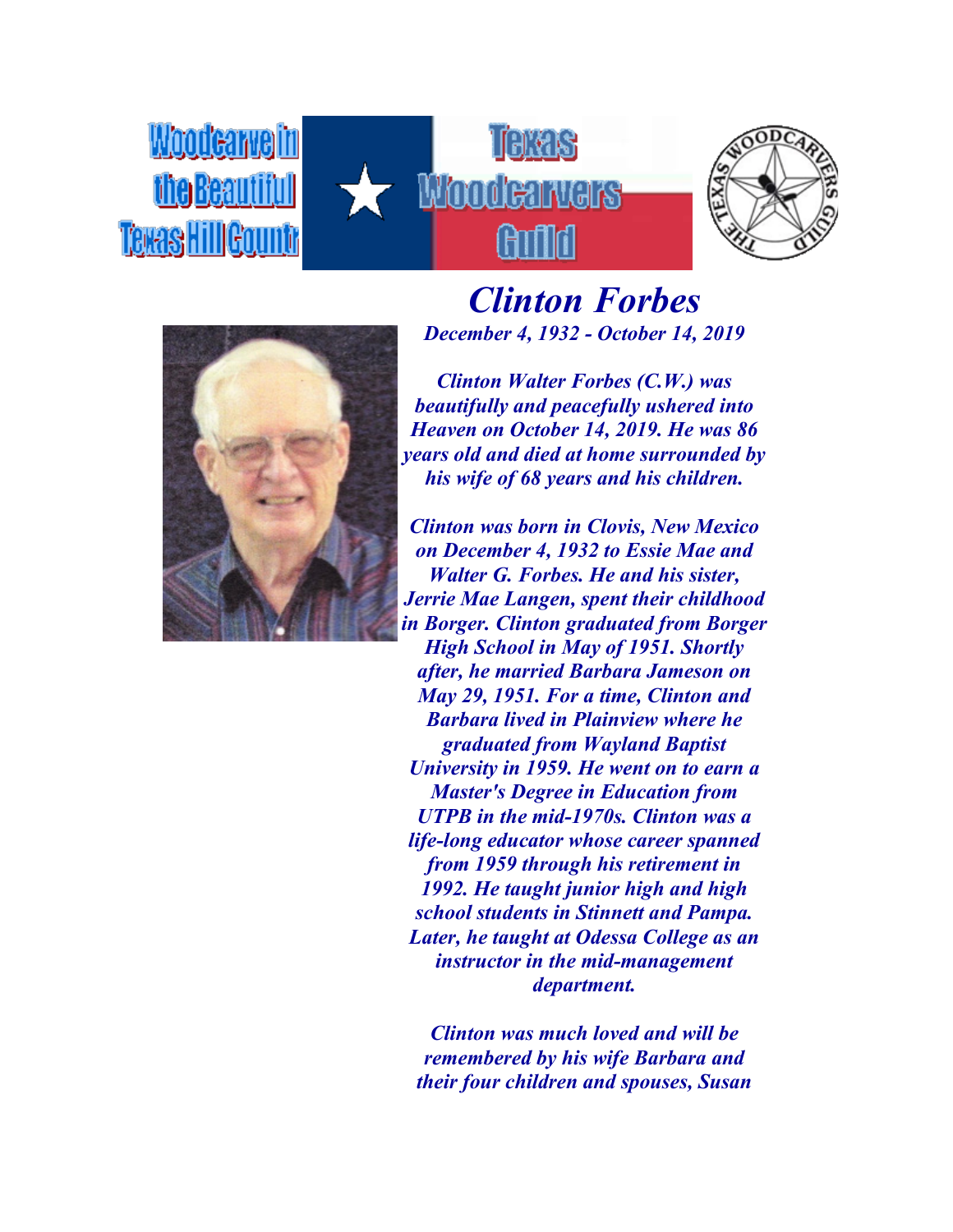*Hardy and husband Steve, Sam Forbes and wife Vanda, Sharon Zumwalt and husband Jay, and Stephen Forbes and wife Betty. He was much loved by his ten grandchildren and sixteen great grandchildren, who all affectionately knew him as "Gamps."*

*Throughout his life, Clinton loved to create and build. He and Barbara built a mountain home at Bonita Park Camp and Conference Center near Ruidoso, NM, where they spent sixteen very happy years living and serving as volunteers at the camp. They joyfully shared their home with family and friends. Many beautiful memories were made there.*

*Clinton was an avid wood carver and was a skilled craftsman with stained glass. Many might remember him from the Merry Go Round Stained-Glass Studio in Odessa where he taught others the art of stained glass. At home, he could be found in his "shop" working and chatting with family and friends. He was happiest when he was creating, and the art that he left behind is treasured by his family.*

*When he was young, Clinton accepted Christ as his Savior and Lord. In a recent conversation, he reminisced about the experience with family. From then on, he was a faithful believer and follower of Christ throughout his long and meaningful life. Isaiah 46:3b-4 was comforting to him and continues to comfort his family: "Listen to me, you whom I have upheld since you were conceived and have carried since your birth. Even to your old age and gray hairs*